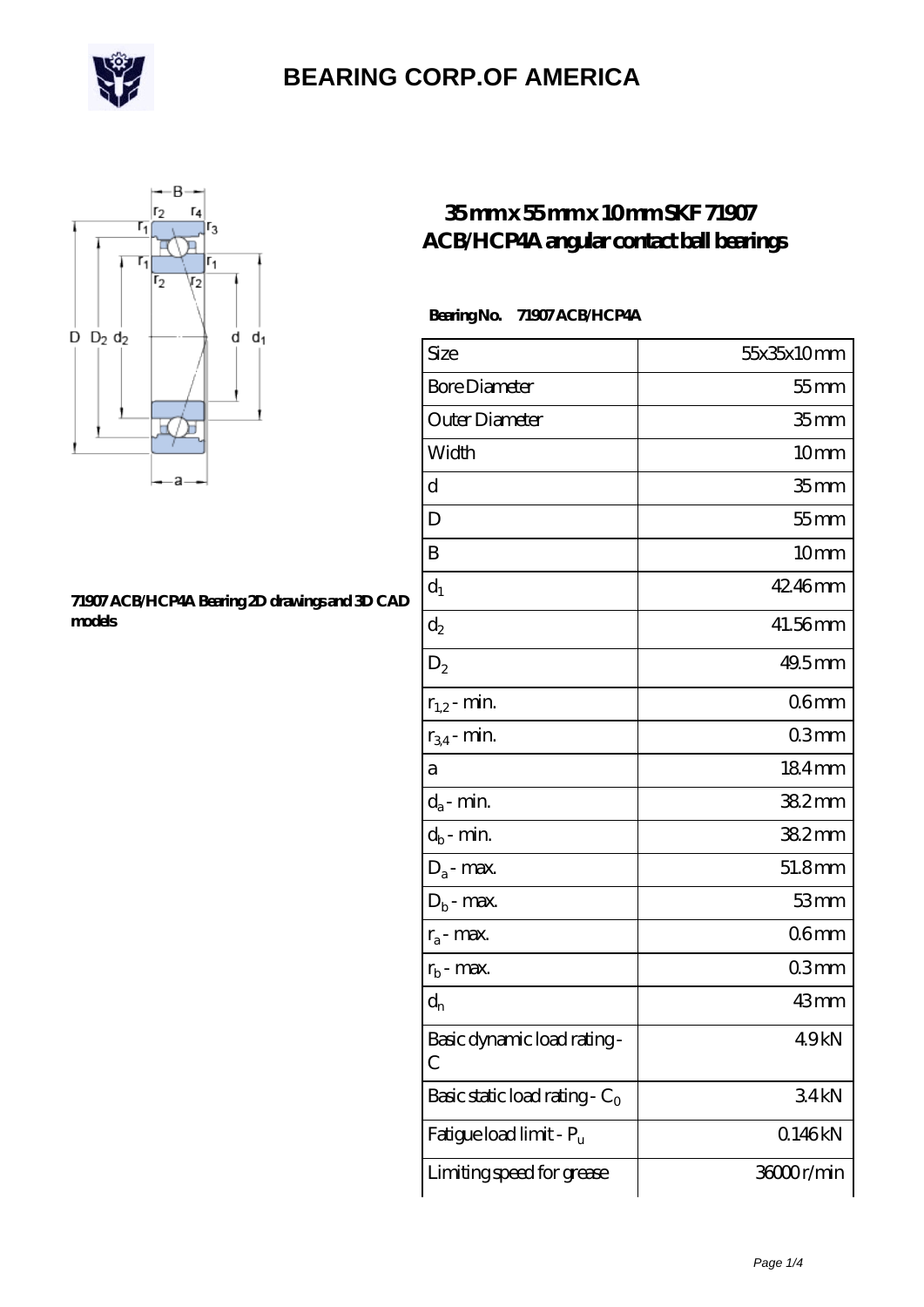

| lubrication                           |                  |
|---------------------------------------|------------------|
| Limiting speed for oil<br>lubrication | 56000mm/min      |
| Ball - $D_w$                          | 3969mm           |
| $Ball - z$                            | 25               |
| $G_{\mathrm{ref}}$                    | 096cm3           |
| Calculation factor - e                | 068              |
| Calculation factor - $Y_2$            | 087              |
| Calculation factor - $Y_0$            | 038              |
| Calculation factor - $X_2$            | 041              |
| Calculation factor - $Y_1$            | 092              |
| Calculation factor - $Y_2$            | 1.41             |
| Calculation factor - $Y_0$            | 0.76             |
| Calculation factor - $X_2$            | 067              |
| Preload class $A - G_A$               | 29N              |
| Preload class $B - G_B$               | 58N              |
| Preload class $C - G_C$               | 175N             |
| Calculation factor - f                | 1.06             |
| Calculation factor - $f_1$            | 0.99             |
| Calculation factor - f <sub>2A</sub>  | 1                |
| Calculation factor - $f_{2B}$         | 1.02             |
| Calculation factor - $f_{\chi}$       | 1.08             |
| Calculation factor - f <sub>HC</sub>  | 1.01             |
| Preload class A                       | 66N/micron       |
| Preload class B                       | 84N/micron       |
| Preload class C                       | 127N/micron      |
| $d_1$                                 | 42.46mm          |
| $d_2$                                 | 41.56mm          |
| $D_2$                                 | $49.5$ mm        |
| $r_{1,2}$ min.                        | 06 <sub>mm</sub> |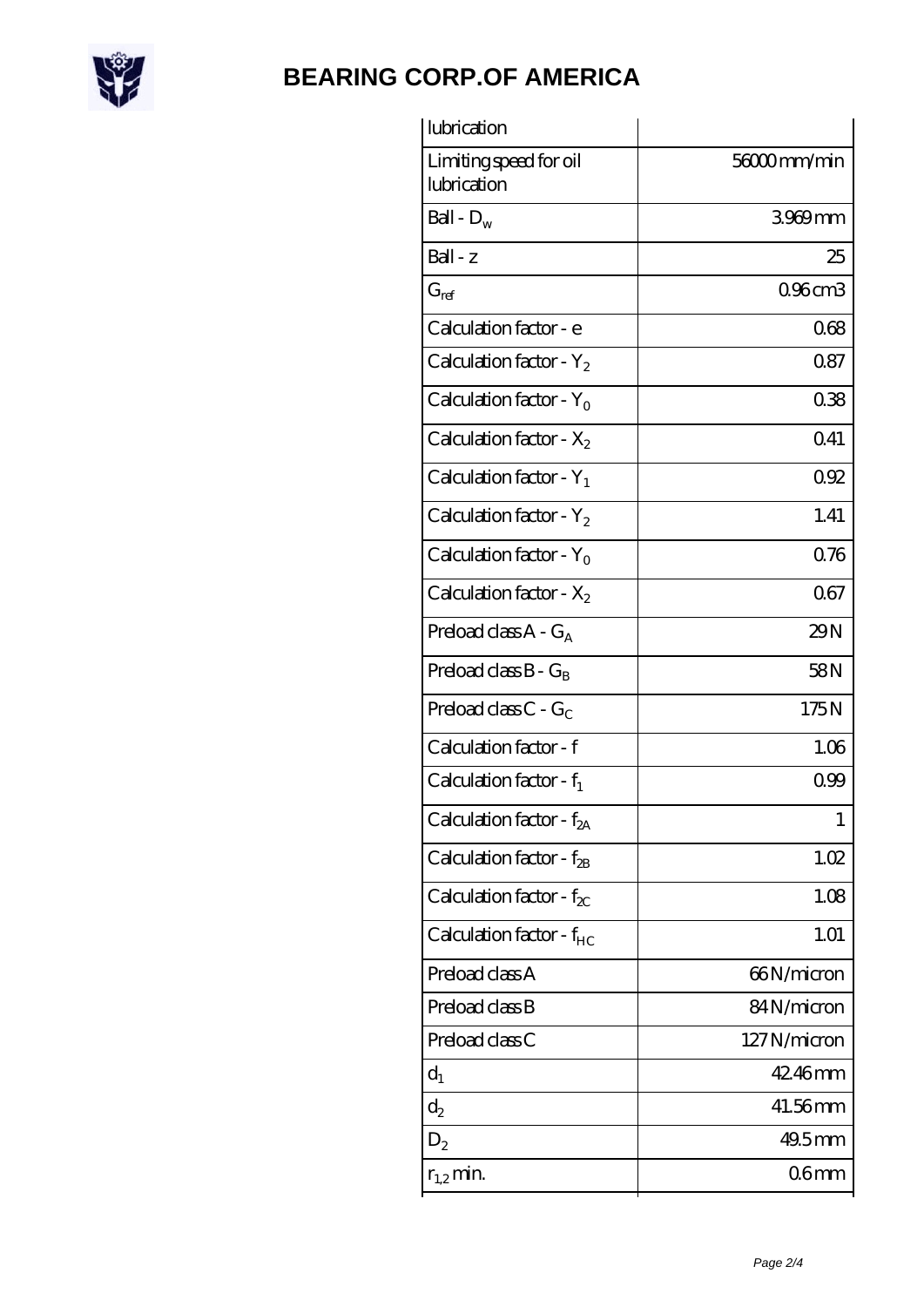

| $r_{34}$ min.                               | 03mm                  |
|---------------------------------------------|-----------------------|
| $d_a$ min.                                  | $382$ mm              |
| $d_h$ min.                                  | 382mm                 |
| $D_a$ max.                                  | 51.8mm                |
| $Db$ max.                                   | 53mm                  |
| $r_a$ max.                                  | 06 <sub>mm</sub>      |
| $r_{\rm b}$ max.                            | 03mm                  |
| $d_{n}$                                     | 43mm                  |
| Basic dynamic load rating C                 | 65kN                  |
| Basic static load rating $C_0$              | 5.85kN                |
| Fatigue load limit Pu                       | 0.146kN               |
| Attainable speed for grease<br>lubrication  | 36000r/min            |
| Attainable speed for oil-air<br>lubrication | 56000r/min            |
| Ball diameter $D_w$                         | 3969mm                |
| Number of balls z                           | 25                    |
| Reference grease quantity<br>$G_{\rm ref}$  | $096$ cm <sup>3</sup> |
|                                             |                       |
| Preload class A $G_A$                       | 29N                   |
| Static axial stiffness, preload<br>classA   | 66N/μ m               |
| Preload class $B G_B$                       | 58 <sub>N</sub>       |
| Static axial stiffness, preload<br>classB   | 84N/μ m               |
| Preload class C $G_C$                       | 175N                  |
| Static axial stiffness, preload<br>classC   | $127N/\mu$ m          |
| Calculation factor f                        | 1.06                  |
| Calculation factor $f_1$                    | 099                   |
| Calculation factor $f_{2A}$                 | T                     |
| Calculation factor $f_{\rm 2B}$             | 1.02                  |
| Calculation factor $f_{\chi}$               | 1.08                  |
| Calculation factor $f_{HC}$                 | 1.01                  |